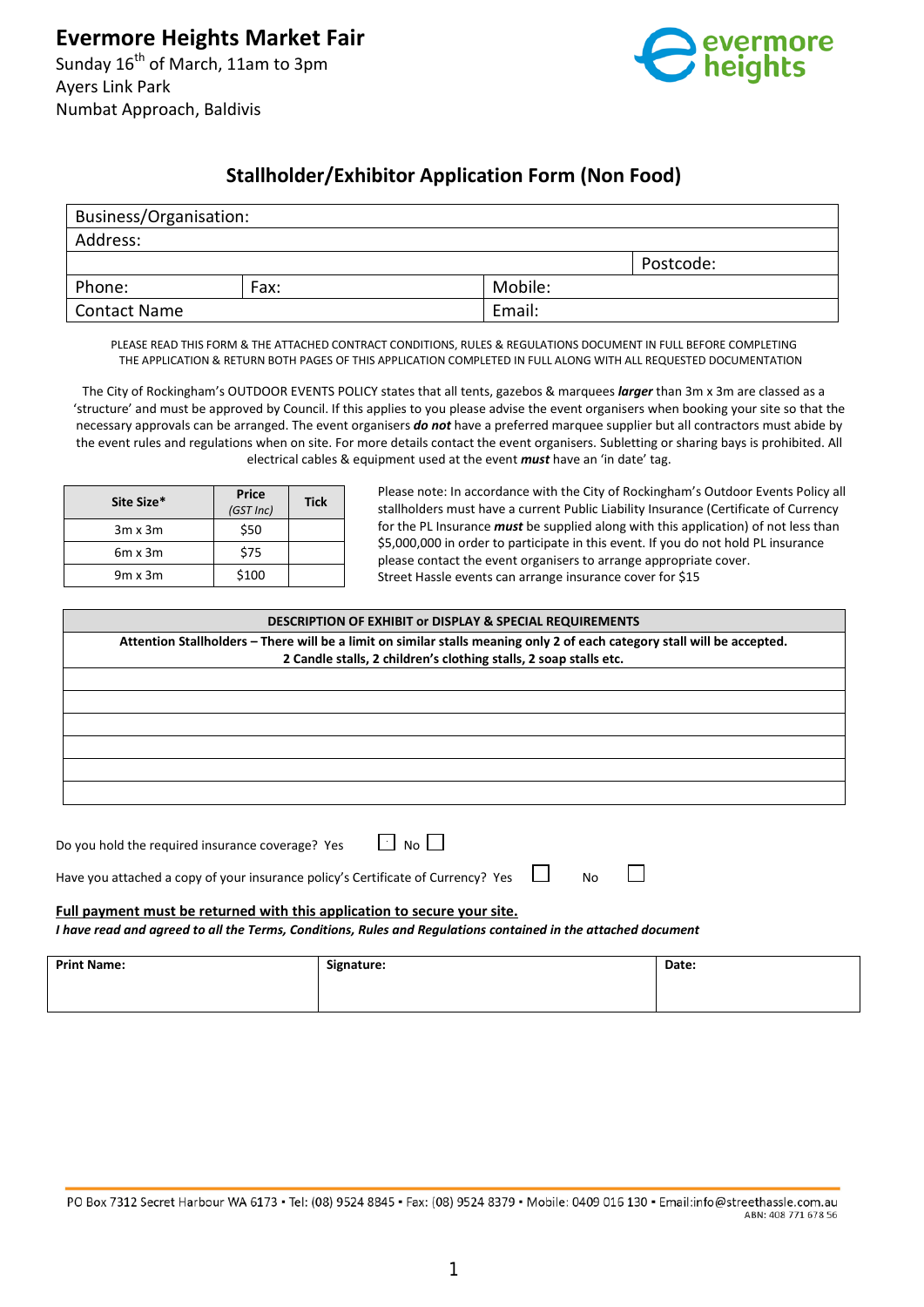# **Evermore Heights Market Fair**

Sunday 16<sup>th</sup> of March, 11am to 3pm Ayers Link Park Numbat Approach, Baldivis



#### **Method of Payment**

Cheque: To be made out to – Street Hassle Events **Please note – new account details for Direct Deposit** Direct Deposit (EFT): Bank: ANZ Warnbro Account Name: Street Hassle Events BSB No: 016-375 Account No: 526-010-326 Narration: Stallholder's business or organisations name (as per previous page)

#### **The stallholder/exhibitor by their signature hereto agrees to the Application Form & the Contact Conditions, Rules & Regulations that are attached to this document.**

| Name of Authorised Officer or      |       |
|------------------------------------|-------|
| Representative:                    |       |
| Signature of Authorised Officer or | Date: |
| Representative:                    |       |

|                                 |  | <b>Office Use Only</b>  |       |  |
|---------------------------------|--|-------------------------|-------|--|
| <b>Application Received By:</b> |  | Date:                   |       |  |
|                                 |  |                         |       |  |
| <b>Payment Method:</b>          |  | <b>Amount Received:</b> | Date: |  |
|                                 |  |                         |       |  |
|                                 |  |                         |       |  |
| Notes:                          |  |                         |       |  |
|                                 |  |                         |       |  |
|                                 |  |                         |       |  |

# **Contract Conditions, Rules & Regulations**

PO Box 7312 Secret Harbour WA 6173 · Tel: (08) 9524 8845 · Fax: (08) 9524 8379 · Mobile: 0409 016 130 · Email:info@streethassle.com.au ABN: 408 771 678 56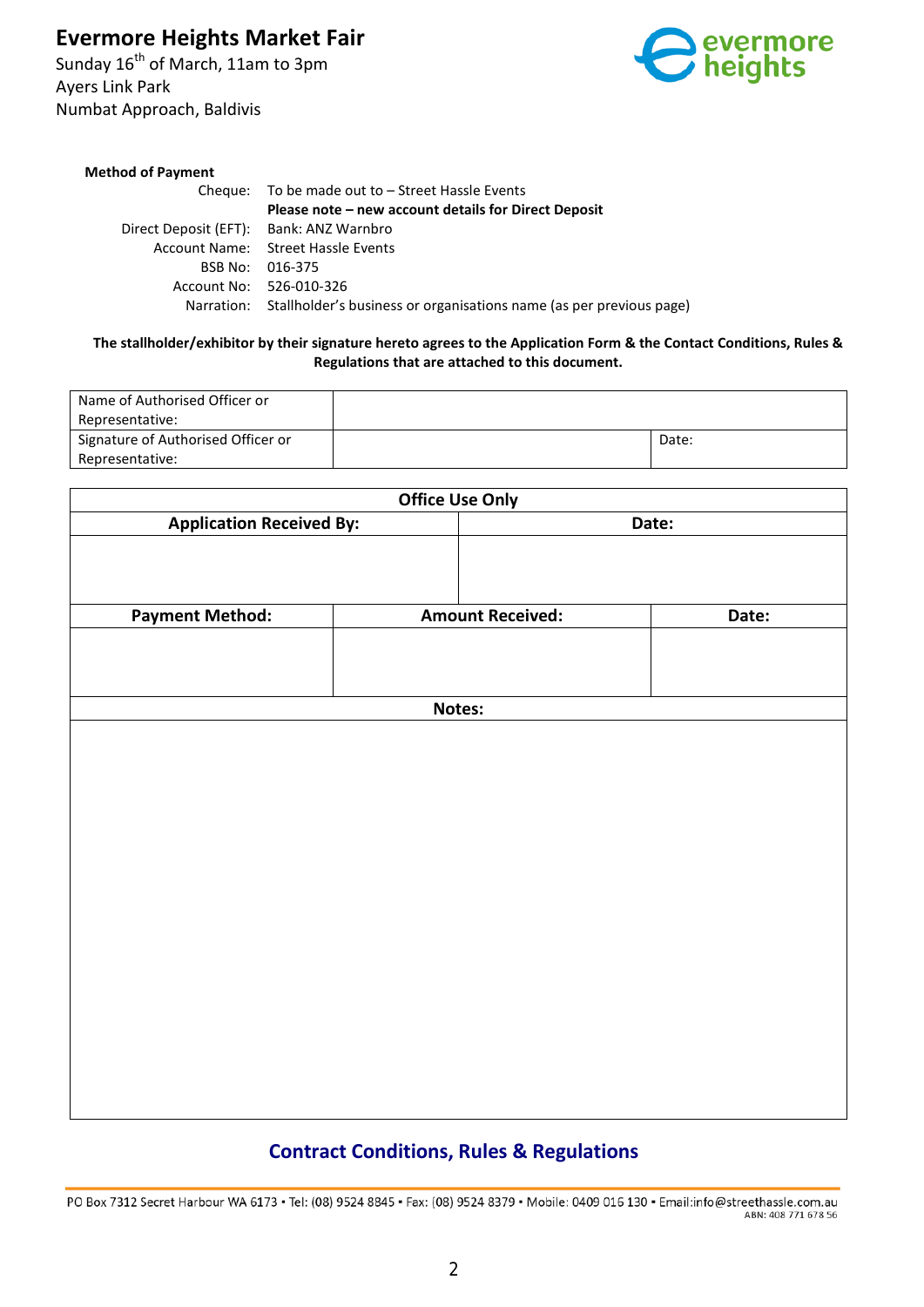**Evermore Heights Market Fair**

Sunday 16<sup>th</sup> of March, 11am to 3pm Ayers Link Park Numbat Approach, Baldivis



### **DEFINITIONS**

The **Organisers** of the event will be the Street Hassle Events through its Evermore Heights Market Fair committee and designated servants or agents.

The **Committee** is the committee established byStreet Hassle Events for the purpose of organising the event.

An **Exhibitor** means and includes all individuals, principals, employees and/or agents of any company, partnership, form or entity accepted by the organisers as an Exhibitor in the event.

The Event means the Evermore Heights Market Fair to be conducted on the 16<sup>th</sup> of March 2014 inclusive (plus setting up and dismantling periods), at Baldivis.

## **CONTRACT TERMS & CONDITIONS**

In consideration of the Organisers conducting and organising the event and the Exhibitor participating with the consent of the Organiser, the parties agree as follows:

- 1. The Exhibitor will comply in all respects with all requirements of all Government, Local Authority and Statutory Bodies during the term of the Event.
- 2. The Exhibitor will comply in all respects with the directions and/or requirements of the Organisers or the City of Rockingham forthwith upon request and will generally comply with all reasonable directions or requirements of any representative of the Organisers and conduct his exhibition in a proper and businesslike manner.
- 3. Allotment of space to an Exhibitor, which will then constitute a licence to exhibit and not a tenancy, will follow acceptance of an Exhibitor's application. The Organisers reserve the right at any time to alter the size, shape or position of the site plan at their absolute discretion. A cost adjustment will be made to any Exhibitor in the Event of reduction of his display area.
- 4. Payment and Terms
	- (a) Full payment with booking;
	- (b) No bookings will be Reserved / Confirmed until ALL documentation is received in full and approved by the committee.
- 5. Cancellations

Written cancellations only from an Exhibitor will be accepted. Where written cancellations are received by the Organisers:

- **Between 4 - 8 weeks prior to the Event – 50% Refund of any monies paid is given and this is a NON NEGOTIABLE commitment;**
- **Between 0 - 4 weeks prior to the Event – NO Refund given and Balance of final payment still stands this is a NON NEGOTIBALE commitment.**
- 6. The contractual price (unless otherwise stated by the Organisers) does not include the following:
	- **Insurance**
	- Any stamp duty
	- **Telephones**
	- **Signage**
	- **Electricity**
	- Tables & chairs
	- Power boards & leads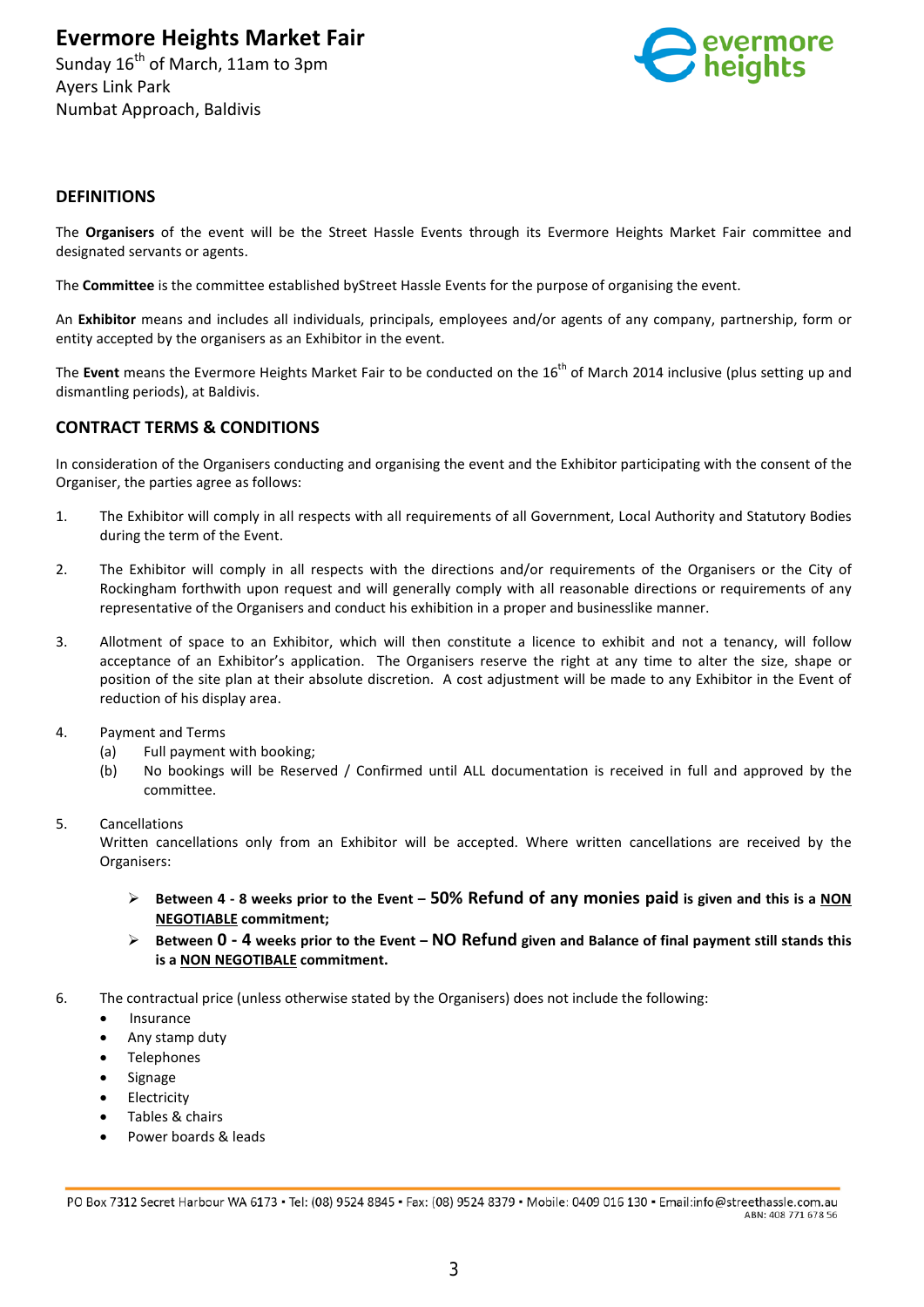Sunday 16<sup>th</sup> of March, 11am to 3pm Ayers Link Park Numbat Approach, Baldivis



- License (Health etc)
- **Water**
- 7. Details of the exhibit must be given to the Organiser and is subject to the prior approval of the Organisers. Any exhibit considered not to be in the best interests of the Event may be removed or altered by the Organisers at the expense of the Exhibitor without cause.
- 8. All plant, machinery and exhibits must comply with statutory requirements as to safety and particularly in the case of the storage of petrol, explosives, and other inflammable materials. No article of a dangerous character shall be taken into the Event except with the Organiser's prior written approval.
- 9. The Exhibitor is at all times during the Event:
	- (a) Required to keep his/her exhibitor stand open to view and properly staffed by competent representatives;
	- (b) Responsible for the maintenance of his/her exhibit and display space in a clean and tidy condition;
	- (c) Required to conduct any business only from his/her stand and to keep areas in front of the stand free from obstruction;
	- (d) Prohibited from holding or allowing written consent to be held a sale by auction, lottery, raffle, guessing competition, game of chance or sideshow without the prior consent of the Organisers;
	- (e) Any Exhibitor conducting a "trade promotion" or "give away" competition or draw must strictly comply in all respects with the requirements of the Office of Racing, Gaming & Liquor.
	- (f) Prohibited from sublicensing, sharing or parting with possession of his/her exhibit space without written permission from the Organisers.
	- (g) Prohibited from operating any type of machinery or equipment at a sound level which, in the Organiser's sole opinion, is likely to cause nuisance or annoyance to neighbouring Exhibitors or visitors;
	- (h) Prohibited from doing anything which, in the opinion of the Organisers, may bring discredit upon the Event.
	- (i) All signage and promotional materials MUST be displayed within the exhibitor's site unless otherwise authorised
- 10. **The Exhibitor undertakes to have his/her display space ready, with all exhibits available for display and completed by the time specified by the Organisers preceding the opening of the Event. Should the balance of costs due to the Organisers not have been paid, or should other requirements such as the provision of a Public Liability Insurance Certificate, permit and licence not have been complied with, the Exhibitor will not be permitted to occupy his/her stand, and will forfeit to the Organisers all their rights under his/her Agreement and the Organisers shall be entitled to take possession and use the space for his/her own purposes and may allot the space to another Exhibitor, however all monies owing from the original Exhibitor will still apply.**
- 11. (a) Third Party Claims (Public Liability)

The Exhibitor is responsible for all personal injury or damage to property arising in connection with the Exhibitor's display area howsoever caused directly or indirectly by him/her or any contractor, sub-contractor, servant, agent, licensee or invitee of his/her or any act or omission of any such person or by an exhibit, machinery or other article or thing of his/her in the possession of or use by him/her or any servant or any agent, of his/her or (if erected by the Exhibitor or contractor of his/her or his/her workmen or agents) by the stand fitting/tent contractor. The Exhibitor hereby indemnifies the Organisers in respect of each and every such claim and all actions, proceedings, costs, claims and demands in respect thereof. The Exhibitor must take out adequate insurance in respect of all such claims and produce the premium receipts on demand.

(b) Responsibility for Personal Injury and Damage to Property – (Employers Liability) The Organisers shall be under no liability for personal injury to the Exhibitor his /her servants or agents, invitees or licensees howsoever did not cause nor for the loss of or damage to exhibits or other property of the Exhibitor, his /her servants, agents, invitees, or licensees howsoever caused. The Exhibitor is accordingly advised to take out all necessary insurances.

PO Box 7312 Secret Harbour WA 6173 · Tel: (08) 9524 8845 · Fax: (08) 9524 8379 · Mobile: 0409 016 130 · Email:info@streethassle.com.au ABN: 408 771 678 56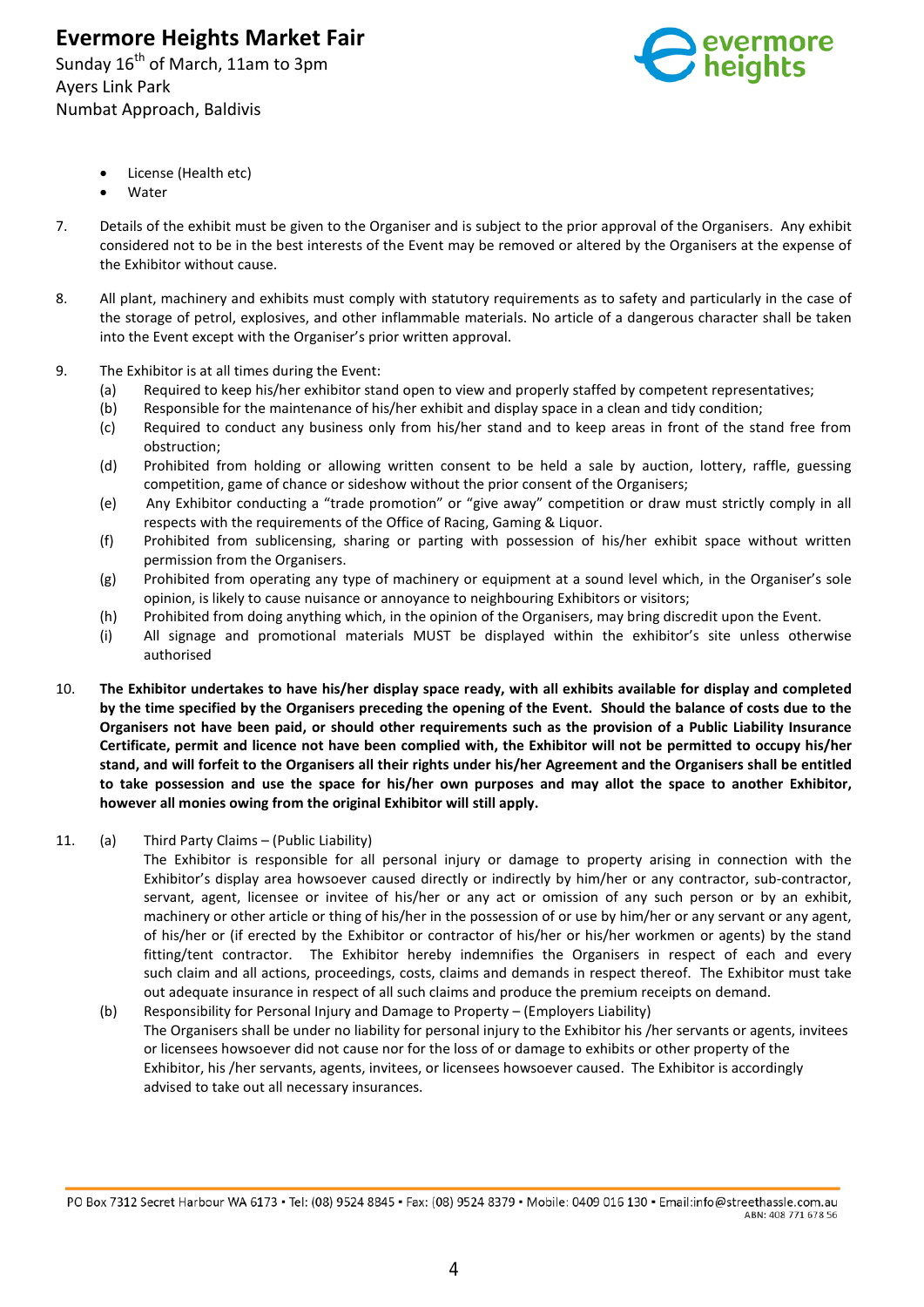

- 12. If the holding of the Event or the supply of any services by the Organisers is prevented, postponed, or abandoned by reasons of fire, storm lightning, national emergency, labour dispute, strike, lockout, civil disturbance, explosion, inevitable accident or any cause not within the control of the Organisers whether of the same sort or not, or the Event site becomes wholly or partially unavailable for the holding of the Event, the Organisers may at their absolute discretion, return a part of the costs of space paid by the Exhibitor. In any such cause, the Organisers shall not be liable in any way whatsoever for any expenditure or liability or loss including consequential loss incurred by the Exhibitor.
- 13. Following acceptance by the Organisers of the Exhibitor's application for display space, should the Exhibitor be then unable or unwilling to perform his/her part of the Agreement, or fail to comply with these Rules and Regulations, or otherwise breach the Agreement, the Organisers may terminate the Agreement by verbal notice to the Exhibitor and may retain any monies paid as liquidated damages in reimbursement of management costs and other fees and expenses incurred by the Organisers. The Exhibitor shall thereafter be prohibited from occupying his/her display space and stand and shall immediately remove the exhibits from the event site in accordance with the Organiser's directions. Alternatively, the Organisers may do so that Exhibitor's cost and dispatch such exhibits to the address stated in the Exhibitor's Application Form.
- 14. All exhibits are subject to a general lien in favour of the Organisers for all sums, whether for unpaid costs of space or otherwise, due from the Exhibitor to the Organisers.
- 15. Exhibitors may be required to provide evidence that he/she have the financial capacity to be able to fulfil to completion orders for products solicited at the show.
- 16. Thursday 6<sup>th</sup> of March, 2014 a representee should attend the Pre Start meeting *if requested* by the Organisers prior to the Event to discuss and resolve any problems the Exhibitor may have with his/her display. Failure to attend this meeting will be accepted by the Organisers as satisfaction. Venue detail & times will be advised one week (7 days) prior to the meeting.
- 17. No amendment to these Contract Terms and conditions or the Rules and Regulations contained herein will be binding on the Organisers unless in writing and duly executed by a Member of the Event Committee.
- 18. The Organisers reserve the right to amend, alter, add to or change the Event Rules and Regulations appearing hereafter at any time at their absolute discretion.

## **RULES & REGULATIONS**

- 19. The management and conduct of the Event Rules shall be under control of the Event Committee and their decision shall be final and binding on an Exhibitor.
- 20. The Exhibitor shall be **bound by the terms and conditions** and shall pay the fees for site space as requested.
- 21. The Exhibitor shall behave in a quiet, orderly and respectable manner and be properly attired while at the Event.
- 22. The Exhibitor **shall not let or part with the possession** of the site space allotted or any part thereof to any other person or body except with the written permission of the Event Committee.
- 23. The Exhibitor must:
	- (a) **transact all business** within the boundaries of the site space allotted to the Exhibitor;
	- (b) not cause or allow any thing to overhang another site or protrude beyond the boundaries of the site space allotted to the Exhibitor;
	- (c) not to do any activity beyond the site space allotted to the Exhibitor without the express permission of the Organisers.
- 24. The Exhibitor shall not erect any sign, advertisement, streamer or the like which in the opinion of the Organisers is likely **to obstruct** another Exhibitor.

PO Box 7312 Secret Harbour WA 6173 · Tel: (08) 9524 8845 · Fax: (08) 9524 8379 · Mobile: 0409 016 130 · Email:info@streethassle.com.au ABN: 408 771 678 56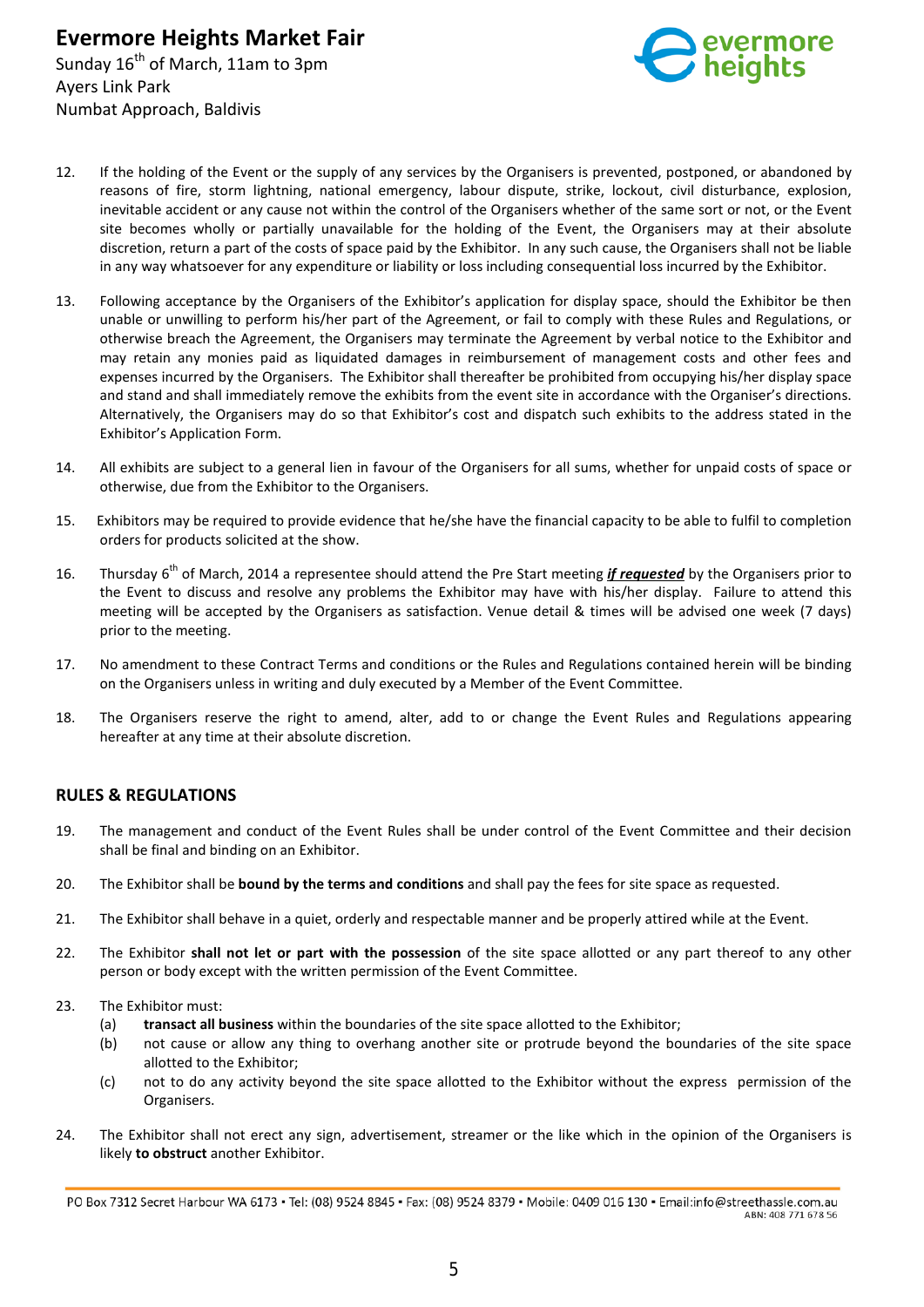

- 25. Signage and decor shall be of a **professional standard**. Exhibitors displaying signage which, in the opinion of the Committee, is of a type not conducive to the standard of the Event may be instructed to remove same.
- 26. If in the opinion of the Committee any staff member of any Exhibitor who is **not conducting himself or herself in a manner conducive to the Fair** then that person's presence shall be excluded further at this or future events conducted by the Organisers.
- 27. All Exhibitors must be able to demonstrate that they are **the holders of appropriate licences and permits** to operate such business and that such business is normally operated from correctly approved premises.
- 28. **The site allotted must be staffed at all times during exhibition hours throughout the full period of the Event. Exhibits must be staffed and open for inspection and trading and should not be in breach of any Laws.**
- 29. The Exhibitor shall cause the Exhibitor's exhibit and stand and all goods and chattels the property of the Exhibitor to **be removed as soon as reasonably possible** from the site allotted and the environs of the site where the Event is to be conducted at the termination of the same or if required to vacate the site by the Committee in accordance with clause 39 hereof.
- 30. **Any damage caused** by the Exhibitor to the site or elsewhere shall be made good by and at the expense of the Exhibitor.
- 31. **The SHRA shall not be responsible** for any accident, loss or damage caused through, by or to an Exhibitor or such Exhibitor's exhibit and the Exhibitor hereby expressly agrees to hold the SHRA, its servants or agents harmless and to indemnify same from and against all actions, claims, suits and demands arising out of such loss or damage. This indemnity may be pleaded in bar to any action, suit or claim instituted against the SHRA, its committee, servants and agents.
- 32. **The SHRA shall not be liable** for any loss or misdelivery of exhibits and no responsibility whatsoever shall lie with the SHRA in relation to exhibits regardless of the circumstances giving rise to any loss or damage.
- 33. **The SHRA shall not be responsible for insuring any of the goods of the Exhibitor. The Exhibitor shall have or effect a Public Liability Insurance Policy which covers liability to the public for an amount of not less than \$5,000,000 in respect of personal injury to or death arising by accident to any person whosoever and in respect of any injury, loss or damage whatsoever arising by accident to property, real or personal, including property belonging to the City of Rockingham and the SHRA. Such insurance shall be in the name of the Exhibitor. This cover is to include the full period of the event including current setting-up and dismantling times and is to remain current until the site has been fully vacated by the Exhibitor. A copy of this policy IN THE REQUIRED NAME must be submitted to the SHRA BY NO LATER THAN 15 DAYS BEFORE THE EVENT.**
- 34. **No exhibit shall be removed from an Exhibitor's stand** during the period of the show without the permission of the Committee. Such permission shall only be withheld if the removal would interfere with other exhibits or inconvenience members of the public at the Event.
- 35. **The SHRA reserves the right to postpone** the holding of the Event on the dates presently arranged and to hold the same on other dates. In the event of the Event being cancelled, the liability of the SHRA to an Exhibitor shall cease on the refunding of the aforesaid site space fees.
- 36. **No Consumption of alcohol** at any ANY TIME outside of the allotted wine tasting area if applicable.
- 37. If the conduct of an Exhibitor while at the Event is such as **to create a danger** to the safety of the public at the Event or **to create a public nuisance**, such Exhibitor shall be first given a verbal warning by the Committee or its representative

PO Box 7312 Secret Harbour WA 6173 · Tel: (08) 9524 8845 · Fax: (08) 9524 8379 · Mobile: 0409 016 130 · Email:info@streethassle.com.au ABN: 408 771 678 56